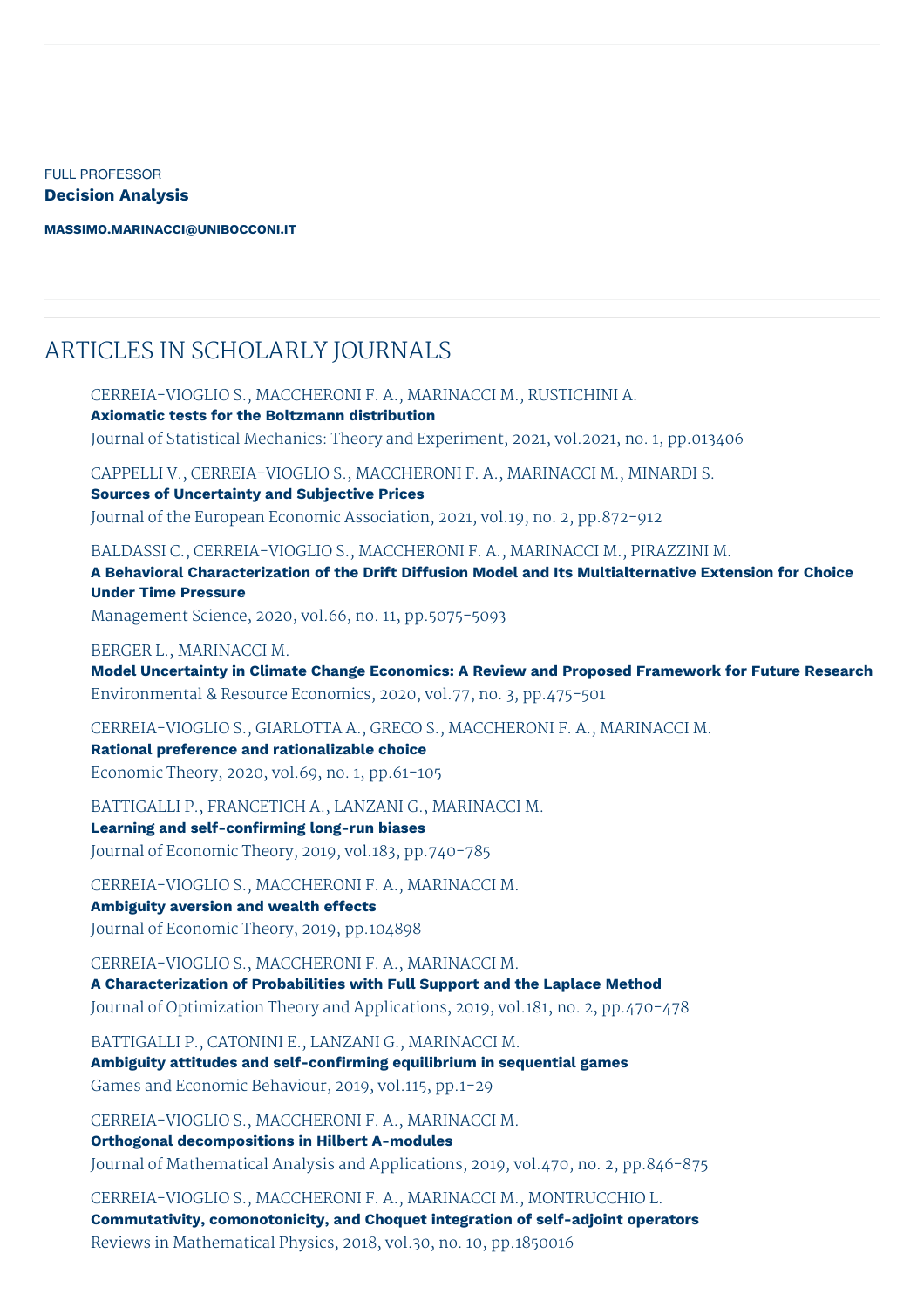MARINACCI M., SEVERINO F. **Weak time-derivatives and no-arbitrage pricing**

Finance and Stochastics, 2018, vol.22, no. 4, pp.1007-1036

BORGONOVO E., CAPPELLI V., MACCHERONI F. A., MARINACCI M.

**Risk analysis and decision theory: A bridge** European Journal of Operational Research, 2018, vol.264, no. 1, pp.280-293

BATTIGALLI P., CERREIA-VIOGLIO S., MACCHERONI F. A., MARINACCI M. **Mixed extensions of decision problems under uncertainty** Economic Theory, 2017, vol.63, no. 4, pp.827-866

CERREIA-VIOGLIO S., MACCHERONI F. A., MARINACCI M. **Stochastic Dominance Analysis Without the Independence Axiom** Management Science, 2017, vol.63, no. 4, pp.1097-1109

CERREIA-VIOGLIO S., MACCHERONI F. A., MARINACCI M. **Hilbert A-modules** Journal of Mathematical Analysis and Applications, 2017, vol.446, no. 1, pp.970-1017

CERREIA-VIOGLIO S., KUPPER M., MACCHERONI F. A., MARINACCI M., VOGELPOTH N. **Conditional L-spaces and the duality of modules over f-algebras** Journal of Mathematical Analysis and Applications, 2016, vol.444, no. 2, pp.1045-1070

BATTIGALLI P., CERREIA-VIOGLIO S., MACCHERONI F. A., MARINACCI M. **Analysis of information feedback and selfconfirming equilibrium** Journal of Mathematical Economics, 2016, vol.66, pp.40-51

CERREIA-VIOGLIO S., MACCHERONI F. A., MARINACCI M.

**Ergodic Theorems for lower probabilities** Proceedings of the American Mathematical Society, 2016, vol.144, no. 8, pp.3381-3396

BATTIGALLI P., CERREIA-VIOGLIO S., MACCHERONI F. A., MARINACCI M. **A Note on Comparative Ambiguity Aversion and Justifiability** Econometrica, 2016, vol.84, no. 5, pp.1903-1916

CERREIA-VIOGLIO S., MACCHERONI F. A., MARINACCI M., MONTRUCCHIO L. **Choquet integration on Riesz spaces and dual comonotonicity** Transactions of the American Mathematical Society, 2015, vol.367, no. 12, pp.8521-8542

MARINACCI M.

**Model Uncertanty** Journal of the European Economic Association, 2015, vol.13, no. 6, pp.1022-1100

CERREIA-VIOGLIO S., MACCHERONI F. A., MARINACCI M. **Put–Call Parity and market frictions** Journal of Economic Theory, 2015, vol.157, pp.730-762

CERREIA-VIOGLIO S., MACCHERONI F. A., MARINACCI M., RUSTICHINI A. **The structure of variational preferences** Journal of Mathematical Economics, 2015, vol.57, pp.12-19

BORGONOVO E., MARINACCI M. **Decision analysis under ambiguity** European Journal of Operational Research, 2015, vol.244, no. 3, pp.823-836

BATTIGALLI P., CERREIA-VIOGLIO S., MACCHERONI F. A., MARINACCI M. **Self-Confirming Equilibrium and Model Uncertainty** American Economic Review, 2015, vol.105, no. 2, pp.646-677

CERREIA-VIOGLIO S., MACCHERONI F. A., MARINACCI M., RUSTICHINI A. **Niveloids and their extensions: Risk measures on small domains**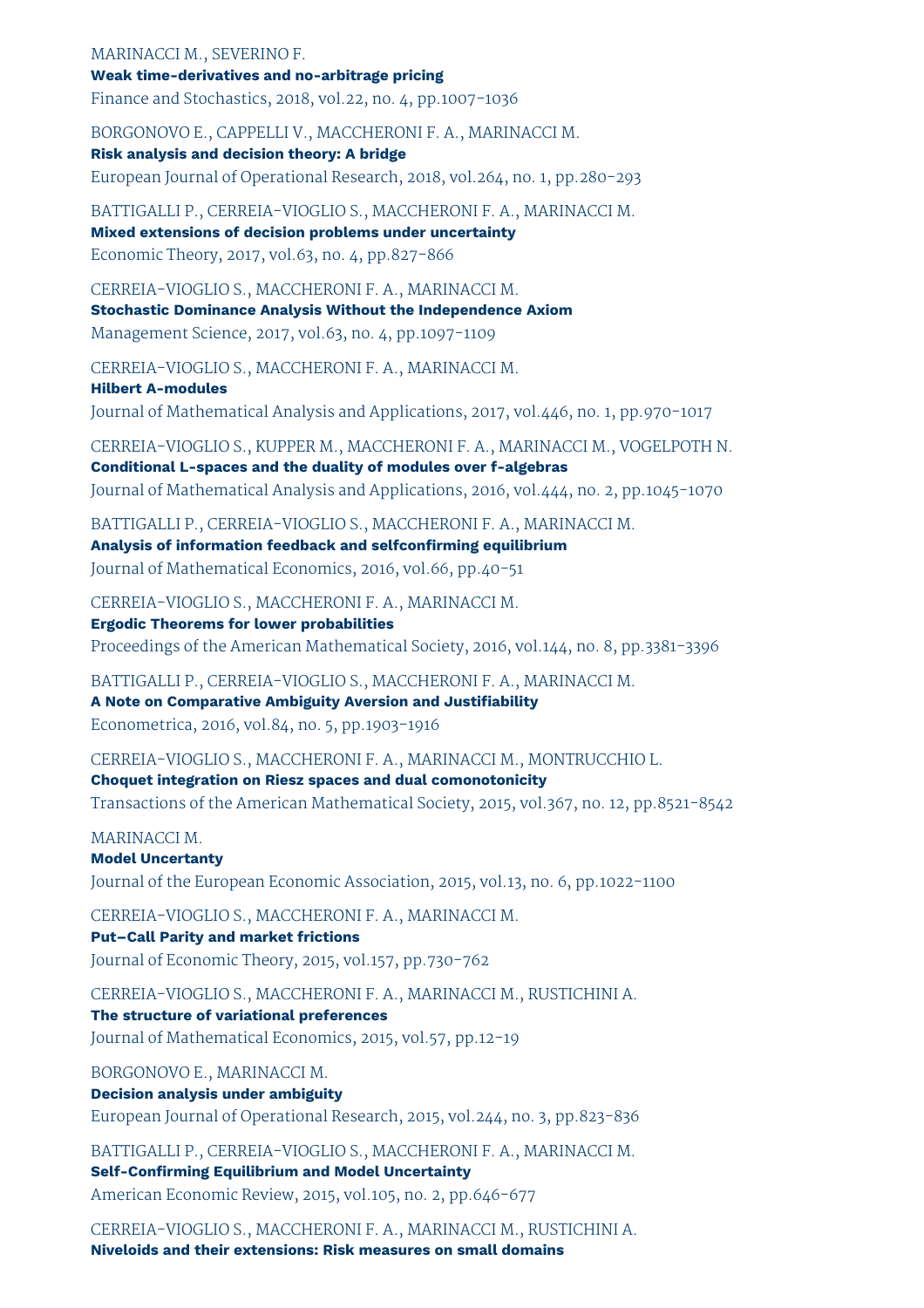Journal of Mathematical Analysis and Applications, 2014, vol.413, no. 1, pp.343-360

MACCHERONI F. A., MARINACCI M., RUSTICHINI A. **Pride and Diversity in Social Economies**

American Economic Journal: Microeconomics, 2014, vol.6, no. 4, pp.237-271

CERREIA-VIOGLIO S., MACCHERONI F. A., MARINACCI M., MONTRUCCHIO L.

**Ambiguity and robust statistics** Journal of Economic Theory, 2013, vol.148, no. 3, pp.974-1049

MACCHERONI F. A., MARINACCI M., RUFFINO D. **Alpha as Ambiguity: Robust Mean-Variance Portfolio Analysis** Econometrica, 2013, vol.81, no. 3, pp.1075-1113

CERNÝ A., MACCHERONI F. A., MARINACCI M., RUSTICHINI A. **On the computation of optimal monotone mean–variance portfolios via truncated quadratic utility** Journal of Mathematical Economics, 2012, vol.48, no. 6, pp.386-395

CERREIA-VIOGLIO S., MACCHERONI F. A., MARINACCI M., MONTRUCCHIO L. **Probabilistic sophistication, second order stochastic dominance and uncertainty aversion** Journal of Mathematical Economics, 2012, vol.48, no. 5, pp.271-283

MARINACCI M., MONTRUCCHIO L. **Finitely well-positioned sets** Journal of Convex Analysis, 2012, vol.19, no. 1, pp.249-279

CERREIA-VIOGLIO S., MACCHERONI F. A., MARINACCI M., MONTRUCCHIO L. **Signed integral representations of comonotonic additive functionals** Journal of Mathematical Analysis and Applications, 2012, vol.385, no. 2, pp.895-912

MACCHERONI F. A., MARINACCI M., RUSTICHINI A. **Social Decision Theory: Choosing within and between Groups** Review of Economic Studies, 2012, vol.79, no. 4, pp.1591-1636

KLIBANOFF P., MARINACCI M., MUKERJI S. **Definitions of ambiguous events and the smooth ambiguity model** Economic Theory, 2011, vol.48, no. 2-3, pp.399-424

CERREIA-VIOGLIO S., GHIRARDATO P., MACCHERONI F. A., MARINACCI M., SINISCALCHI M. **Rational preferences under ambiguity** Economic Theory, 2011, vol.48, no. 2-3, pp.341-375

CERREIA-VIOGLIO S., MACCHERONI F. A., MARINACCI M., MONTRUCCHIO L.

**Uncertainty averse preferences** Journal of Economic Theory, 2011, vol.146, no. 4, pp.1275-1330

CERREIA-VIOGLIO S., MACCHERONI F. A., MARINACCI M., MONTRUCCHIO L. **Complete Monotone Quasiconcave Duality** Mathematics of Operations Research, 2011, vol.36, no. 2, pp.321-339

MARINACCI M., MONTRUCCHIO L.

**Necessary and Sufficient Conditions for Optima in Reflexive Spaces** Siam Journal on Optimization, 2011, vol.21, no. 1, pp.174-192

CERREIA-VIOGLIO S., MACCHERONI F. A., MARINACCI M., MONTRUCCHIO L. **Risk Measures: Rationality and Diversification** Mathematical Finance, 2010, vol.21, no. 4, pp.743-774

MARINACCI M., MONTRUCCHIO L. **Unique solutions for stochastic recursive utilities** Journal of Economic Theory, 2010, vol.145, no. 5, pp.1776-1804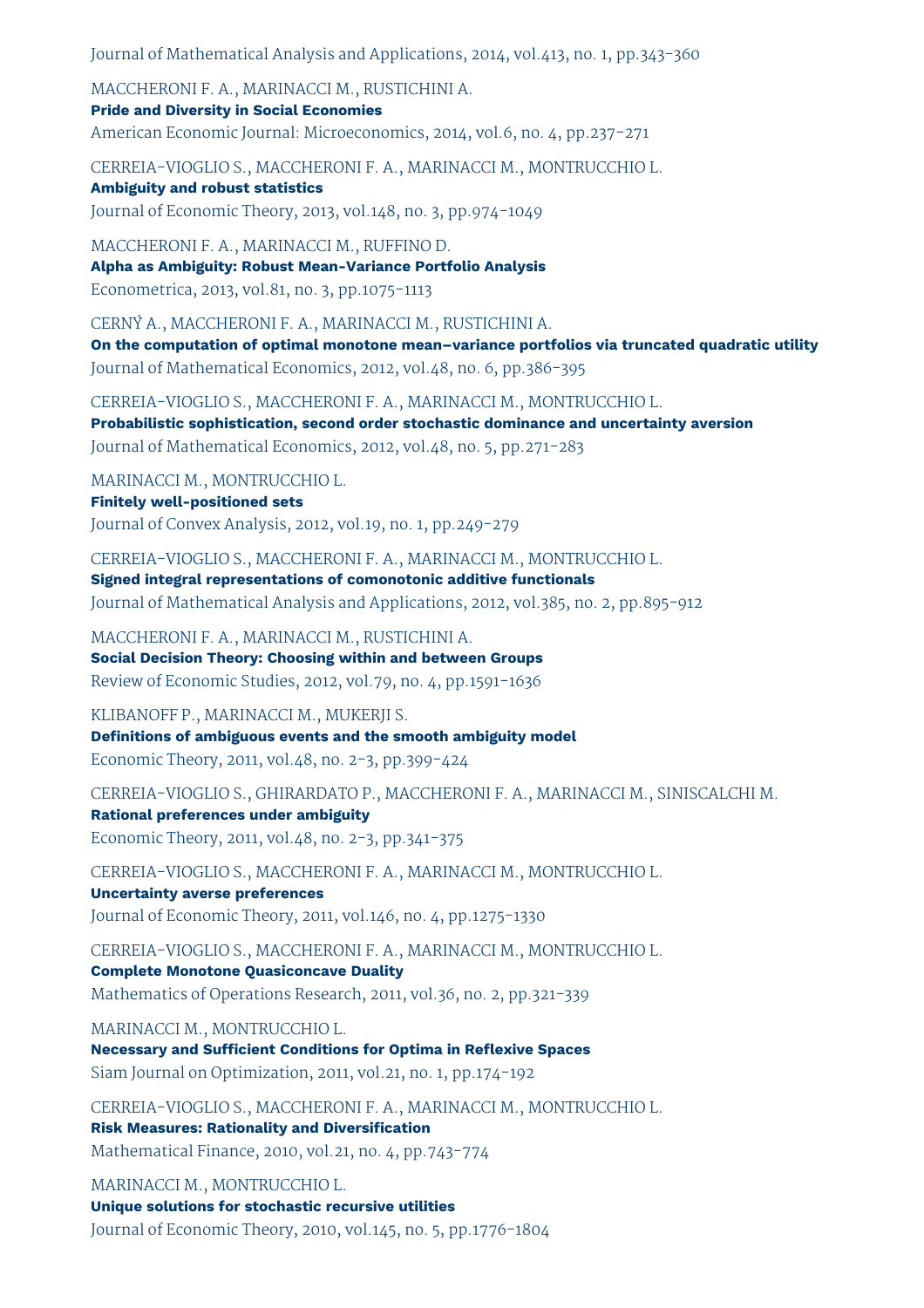GILBOA I., MACCHERONI F. A., MARINACCI M., SCHMEIDLER D. **Objective and Subjective Rationality in a Multiple Prior Model** Econometrica, 2010, vol.78, no. 2, pp.755-770

MACCHERONI F. A., MARINACCI M., RUSTICHINI A., TABOGA M. **Porfolio Selection with Monotone Mean-Variance Preferences** Mathematical Finance, 2009, vol.19, no. 3, pp.487-521

KLIBANOFF P., MARINACCI M., MUKERJI S.

**Recursive smooth ambiguity preferences** Journal of Economic Theory, 2009, vol.144, no. 3, pp.930-976

MARINACCI M., MONTRUCCHIO L.

**On concavity and supermodularity** Journal of Mathematical Analysis and Applications, 2008, vol.344, no. 2, pp.642-654

EPSTEIN L. G., MARINACCI M., SEO K. **Coarse contingencies and ambiguity** Theoretical Economics, 2007, vol.2, no. 4, pp.355-394

MACCHERONI F. A., MARINACCI M., RUSTICHINI A. **Ambiguity Aversion, Robustness, and the Variational Representation of Preferences** Econometrica, 2006, vol.74, no. 6, pp.1447-1498

MACCHERONI F. A., MARINACCI M., RUSTICHINI A. **Dynamic variational preferences** Journal of Economic Theory, 2006, vol.128, no. 1, pp.4-44

AMARANTE M., MACCHERONI F. A., MARINACCI M., MONTRUCCHIO L. **Cores of non-atomic market games** International Journal of Game Theory, 2006, vol.34, no. 3, pp.399-424

KLIBANOFF P., MARINACCI M., MUKERJI S. **A Smooth Model of Decision Making under Ambiguity** Econometrica, 2005, vol.73, no. 6, pp.1849-1892

CHATEAUNEUF A., MACCHERONI F. A., MARINACCI M., TALLON J. **Monotone continuous multiple priors**

Economic Theory, 2005, vol.26, no. 4, pp.973-982

MACCHERONI F. A., MARINACCI M. **A strong law of large numbers for capacities** Annals of Probability, 2005, vol.33, no. 3, pp.1171-1178

GHIRARDATO P., MACCHERONI F. A., MARINACCI M. **Certainty Independence and the Separation of Utility and Beliefs** Journal of Economic Theory, 2005, vol.120, no. 1, pp.129-136

GHIRARDATO P., MACCHERONI F. A., MARINACCI M. **Differentiating ambiguity and ambiguity attitude** Journal of Economic Theory, 2004, vol.118, no. 2, pp.133-173

CASTAGNOLI E., MACCHERONI F. A., MARINACCI M. **Choquet Insurance Pricing: a Caveat** Mathematical Finance, 2004, vol.14, no. 3, pp.481-485

CASTAGNOLI E., MACCHERONI F. A., MARINACCI M. **Insurance premia consistent with the market** Insurance: Mathematics & Economics, 2002, vol.31, no. 2, pp.267-284